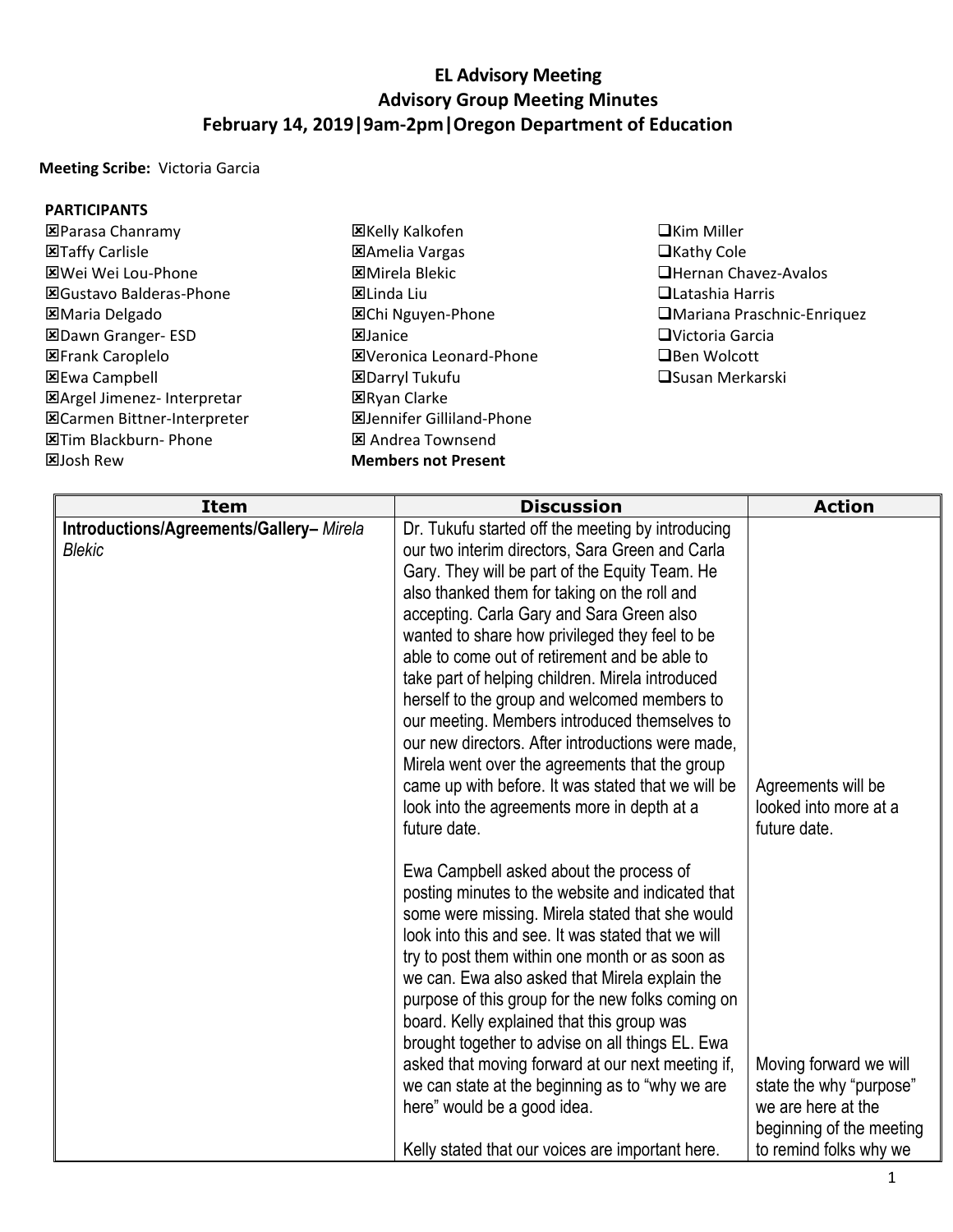|                                                                   | Sara Green agrees with having the purpose but<br>suggested that we do a one pager that states the<br>purpose and provide that at each meeting. This<br>will help if we have new members, guests.<br>Mirela let members know that we have had a<br>change to the agenda. At 12:15 we will no longer<br>be doing the El State Report, this will be reported                                                                                                                                                                                                                                                                                                                                                                                                                                                                                                                                                                                                                                                                                                                                                                                                                                                                                                                                                                                                                                                                                                                                                                                                                                                                                                                                                                                                                                                                                             | are here and what we are<br>doing? This will get put<br>on the agenda for next<br>time.<br>Kelly agreed and said we<br>can do this. |
|-------------------------------------------------------------------|-------------------------------------------------------------------------------------------------------------------------------------------------------------------------------------------------------------------------------------------------------------------------------------------------------------------------------------------------------------------------------------------------------------------------------------------------------------------------------------------------------------------------------------------------------------------------------------------------------------------------------------------------------------------------------------------------------------------------------------------------------------------------------------------------------------------------------------------------------------------------------------------------------------------------------------------------------------------------------------------------------------------------------------------------------------------------------------------------------------------------------------------------------------------------------------------------------------------------------------------------------------------------------------------------------------------------------------------------------------------------------------------------------------------------------------------------------------------------------------------------------------------------------------------------------------------------------------------------------------------------------------------------------------------------------------------------------------------------------------------------------------------------------------------------------------------------------------------------------|-------------------------------------------------------------------------------------------------------------------------------------|
|                                                                   | on at the next meeting in May. We will instead be                                                                                                                                                                                                                                                                                                                                                                                                                                                                                                                                                                                                                                                                                                                                                                                                                                                                                                                                                                                                                                                                                                                                                                                                                                                                                                                                                                                                                                                                                                                                                                                                                                                                                                                                                                                                     |                                                                                                                                     |
| K-12 Data Dashboard Discussion -<br>Elyse Bean & Amelia Vargas 32 | discussing funding during this time.<br>Amelia presented her PowerPoint on the Data<br>Dashboard Discussion. See handouts for more<br>in-depth information on the presentation. It was<br>suggested that if members had their laptops with<br>them that it would be good to use them as, their<br>presentation is an interactive presentation.<br>Elyse passed out documents that Amelia would<br>be presenting on. Amelia directed everyone to<br>the ODE page and looked up the At a Glance<br>Profile and went over it with members. We will be<br>looking at the district profiles. There is a<br>difference on what is presented on the data<br>profiles verses what is presented on the district<br>profiles. This is the first year that the At a Glance<br>Profiles have existed. We have had report cards<br>in the past but, those were designed related to<br>accountability measures. Last year they were<br>redesigned and perhaps some members in this<br>group had a part in that layout or decision on<br>them. Now that these have been released, we<br>are going back to some groups and having follow<br>up sessions. We are hoping to collect feedback<br>on improvements that can be made or perhaps<br>clarify any questions. We are really looking<br>forward to continuing the relationships built last<br>year and establishing those.<br>The next part of the project is to design a website<br>that makes the profiles more interactive and give<br>you the opportunity to drill down for the details.<br>We are hoping to provide the details folks want in<br>an interactive web-based platform. That is why<br>we are here today so, we can discuss with you all<br>today so that we can go about and serves those<br>that will use it. We want it to be equitable and<br>take in things we have not yet thought about. | A copy of the<br>presentation as sent to<br>members who were on<br>the phone.                                                       |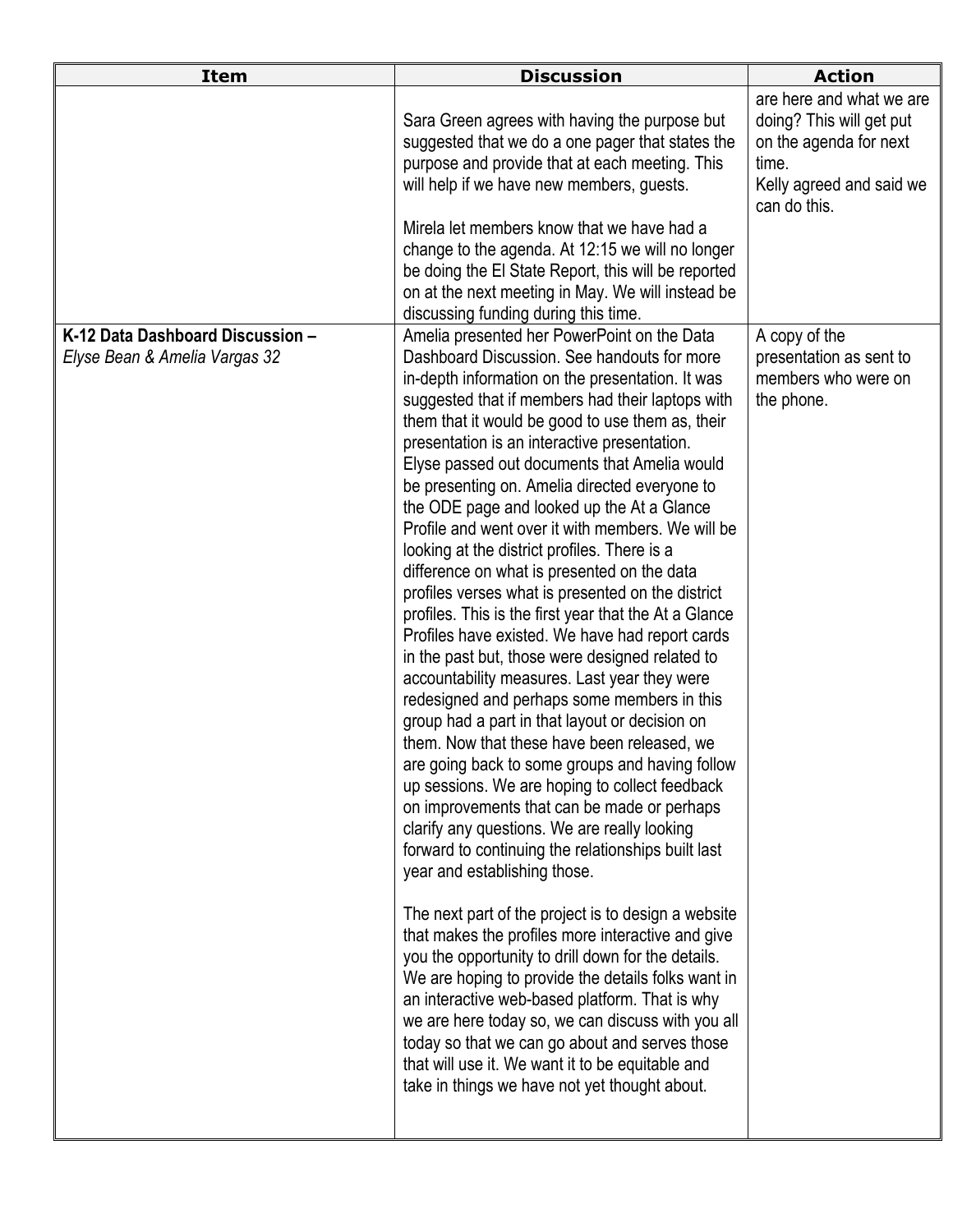| <b>Item</b> | <b>Discussion</b>                                                                                   | <b>Action</b> |
|-------------|-----------------------------------------------------------------------------------------------------|---------------|
|             | Amelia went over some of the comments made                                                          |               |
|             | about making the data clearer about what's being                                                    |               |
|             | recorded. Also, for Spanish translation it's not                                                    |               |
|             | always translated into the common way that                                                          |               |
|             | people would have translated that. Members                                                          |               |
|             | went over the PowerPoint handouts and                                                               |               |
|             | discussed amongst themselves and provided                                                           |               |
|             | feedback to Amelia. The feedback will drive a lot                                                   |               |
|             | of the decisions on how the data dash board will                                                    |               |
|             | look like. Andrea would like ever English learners                                                  |               |
|             | broken down between the current and former.                                                         |               |
|             | Ewa wanted to know if there was conversation                                                        |               |
|             | around including ELPA 21 results were                                                               |               |
|             | considered in the dials. ELPA 21 is a state level                                                   |               |
|             | assessment and it requires us to report out on                                                      |               |
|             | progress towards proficiency. So, If we could                                                       |               |
|             | include the ELPA 21 results in the dial then add                                                    |               |
|             | the ever El's in the bottom that would take care of                                                 |               |
|             | the progress toward proficiency then what's                                                         |               |
|             | going on with the kids in the program. Amelia<br>asked if it made sense to have it at the school or |               |
|             | district level. Ewa, suggested that at both levels                                                  |               |
|             | as, we produce reports for both. For the district                                                   |               |
|             | with large numbers of El students this,                                                             |               |
|             | information will be powerful, and it would be a                                                     |               |
|             | good snapshot for those schools and districts to                                                    |               |
|             | have. Robin, historically why we have the Ever-                                                     |               |
|             | English Learners there is the demographic data                                                      |               |
|             | for the report cards comes from the student                                                         |               |
|             | enrollment validation, and Ever English Learner                                                     |               |
|             | is data point that we validate to schools and                                                       |               |
|             | districts. So, that is where that came from. We                                                     |               |
|             | have been having internal conversations on                                                          |               |
|             | outcomes, and how to show this data in the                                                          |               |
|             | future. Amelia stated that this goes into the                                                       |               |
|             | timeline of getting these changes to happen and                                                     |               |
|             | that we do have to have a validation timeline, so                                                   |               |
|             | we can have the validation process that districts                                                   |               |
|             | are aware of so, that the data we are reporting is                                                  |               |
|             | accurate. Another comment is that when schools                                                      |               |
|             | mail stuff it's usually in black and white and not in                                               |               |
|             | color. When we present it to them in color is                                                       |               |
|             | almost like a different report that they are seeing.                                                |               |
|             | Anything to help it stand out would be helpful.                                                     |               |
|             | Maria shared her concern that when she talks to                                                     |               |
|             | the parents, the parents don't know that their                                                      |               |
|             | student are in the program or, how long they can                                                    |               |
|             | be in the program and that they are going to be                                                     |               |
|             | monitored. How do we let the parents know their                                                     |               |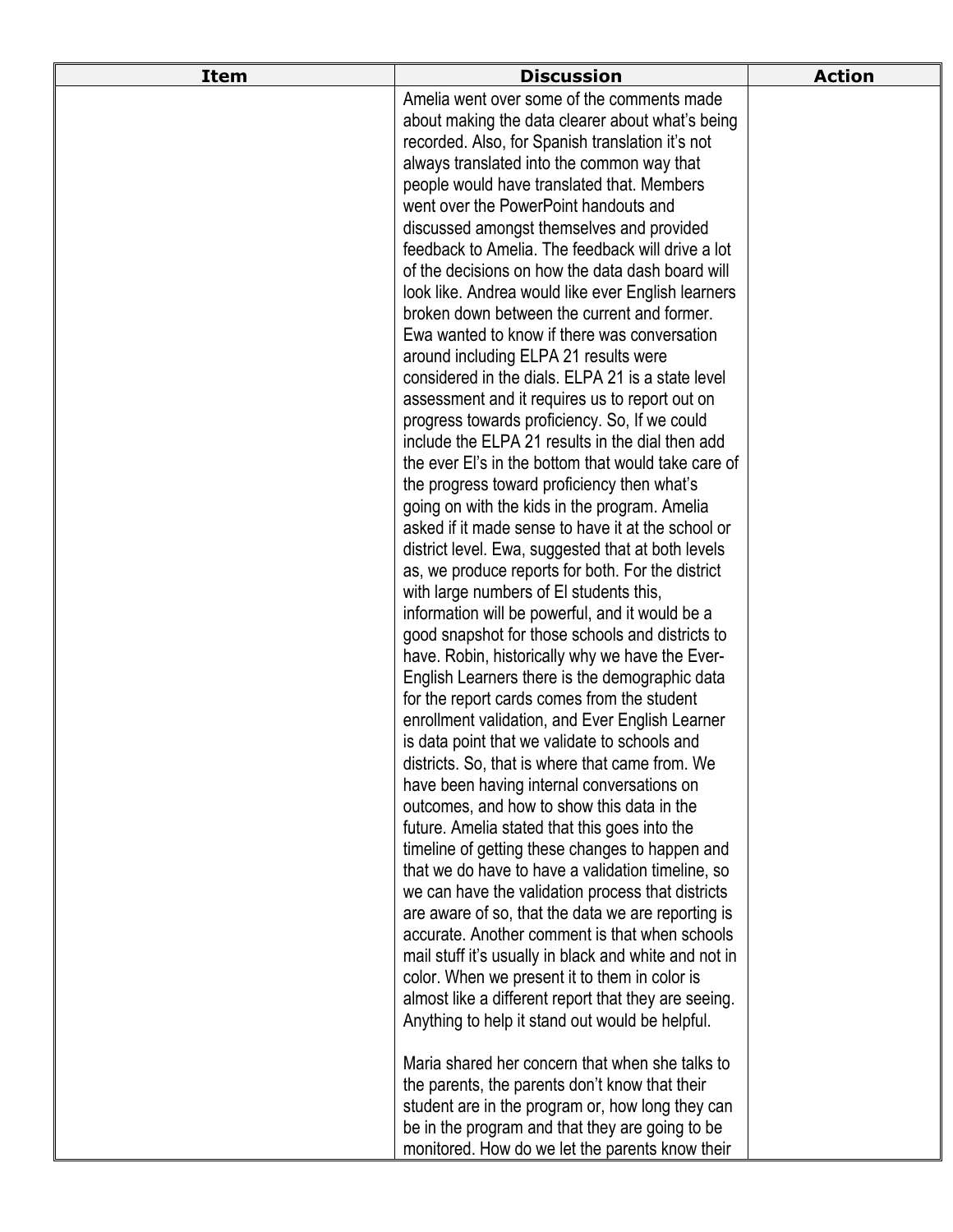| <b>Item</b> | <b>Discussion</b>                                                                                      | <b>Action</b> |
|-------------|--------------------------------------------------------------------------------------------------------|---------------|
|             | child is in the program and for how long they will                                                     |               |
|             | be under monitoring? Amelia noted that she did                                                         |               |
|             | see some of these concerned with the parents.<br>Amelia mentioned that it is important that we         |               |
|             | keep the parents informed and have meetings                                                            |               |
|             | with them. They need support. Another                                                                  |               |
|             | mentioned that a big issue is not providing                                                            |               |
|             | documents in Spanish and not understand what                                                           |               |
|             | is being sent out. Maria started from the                                                              |               |
|             | Reynolds School District as a parent leader.                                                           |               |
|             | Currently she works for the organization Unite                                                         |               |
|             | Oregon. She works with the parents to teach<br>them about the school system, advocacy and              |               |
|             | leadership. She advocates because her daughter                                                         |               |
|             | is also in ESL. She mentioned if we have                                                               |               |
|             | meetings at the state level to invite her so, that                                                     |               |
|             | she can advocate for the parents and students.                                                         |               |
|             | Amelia mentioned that they are trying to create                                                        |               |
|             | something that would create guidance, have                                                             |               |
|             | consistent layout that would have data                                                                 |               |
|             | presentations that would make things clearer with                                                      |               |
|             | the dashboard. We are also looking into what,                                                          |               |
|             | other states are doing with their dashboards. We                                                       |               |
|             | also want to incorporate the perspective of the<br>rural schools who don't have the same technical     |               |
|             | staff and support available.                                                                           |               |
|             |                                                                                                        |               |
|             | Amelia had a question for the group; what is the                                                       |               |
|             | best way of going and reaching those districts?                                                        |               |
|             | We do plan on having some webinars in March. It<br>was suggested that we go to the ESD's. It was       |               |
|             | asked if we will have the dashboard available in                                                       |               |
|             | other languages. Amelia said yes, we are                                                               |               |
|             | working on doing one in Spanish at the same                                                            |               |
|             | time. She has also reached out to other states to                                                      |               |
|             | see what they are doing as far as this too.                                                            |               |
|             | Carmen mentioned that the Oregon Department                                                            |               |
|             | of Education is developing their own policies and<br>protocol around translations and interpretations. |               |
|             | We are looking into seeing if we need a                                                                |               |
|             | translation department within ODE for translation                                                      |               |
|             | of documents and provide services to be able to                                                        |               |
|             | translate documents in five languages. We hope                                                         |               |
|             | that soon you all will see the outcomes of this.                                                       |               |
|             | Please feel free to email for any questions                                                            |               |
|             | related to this presentation or dashboard.                                                             |               |
|             |                                                                                                        |               |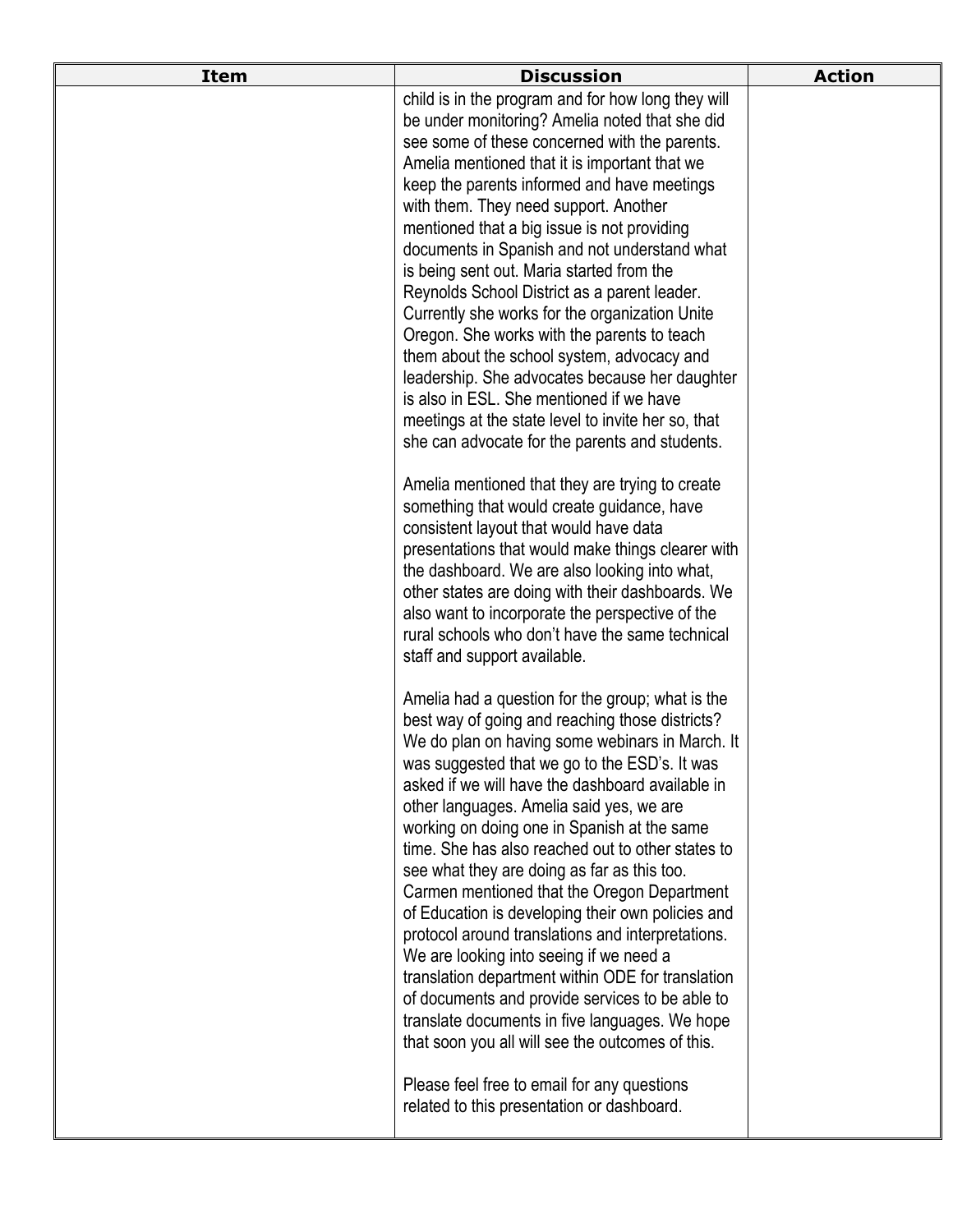| <b>Meeting Minutes</b>                                                                                     |                                                                                                                                                                                                                                                                                                                                                                                                                                                                                                                                                                                                                                                                                                                                                                                                                                                                                                                                                                                                                                                                                                                                                                                                                                                                                                                                                                                                                                                                                                                                                                                                                                                                                                                             | Minutes for February,                                                                                                     |
|------------------------------------------------------------------------------------------------------------|-----------------------------------------------------------------------------------------------------------------------------------------------------------------------------------------------------------------------------------------------------------------------------------------------------------------------------------------------------------------------------------------------------------------------------------------------------------------------------------------------------------------------------------------------------------------------------------------------------------------------------------------------------------------------------------------------------------------------------------------------------------------------------------------------------------------------------------------------------------------------------------------------------------------------------------------------------------------------------------------------------------------------------------------------------------------------------------------------------------------------------------------------------------------------------------------------------------------------------------------------------------------------------------------------------------------------------------------------------------------------------------------------------------------------------------------------------------------------------------------------------------------------------------------------------------------------------------------------------------------------------------------------------------------------------------------------------------------------------|---------------------------------------------------------------------------------------------------------------------------|
|                                                                                                            |                                                                                                                                                                                                                                                                                                                                                                                                                                                                                                                                                                                                                                                                                                                                                                                                                                                                                                                                                                                                                                                                                                                                                                                                                                                                                                                                                                                                                                                                                                                                                                                                                                                                                                                             | November, and<br>December will be looked<br>into for finalization and<br>then Kelly will make sure<br>to get them posted. |
| Break (15 min)                                                                                             | Took quick break during this time.                                                                                                                                                                                                                                                                                                                                                                                                                                                                                                                                                                                                                                                                                                                                                                                                                                                                                                                                                                                                                                                                                                                                                                                                                                                                                                                                                                                                                                                                                                                                                                                                                                                                                          |                                                                                                                           |
| <b>Essential Skills Decision Making - Ben</b><br><b>Wolcott &amp; Cristen McLean (continuation)</b><br>be; | Ben provide all his documents in Spanish and will<br>be presenting a power point. See presentation for<br>more detailed information.<br>His original plan was to help us read the scale<br>by drawing lines between the lines of the power<br>point but, decided against it. For our agenda<br>today, we will discuss new things we have<br>learned since our last talk then, we will make a<br>decision. In order for students to obtain a high<br>school diploma, students need to demonstrate<br>essential skills in reading, writing and<br>mathematics. A majority of students do this via<br>state testing and some students who meet<br>essential skills via work samples. Our decision<br>today is for specifically provisions B and C. Ben<br>asked us to make a decision on the following<br>questions;<br>1. Do we want to keep r provision B,<br>enrollment limit?<br>2. Do we want to change the time limit of<br>this enrollment limit from 5 years to<br>another number, like 6, 7 or 8?<br>3. Or do we want to remove it entirely.<br>Likewise, for Provision C, our decision today will<br>Do we want to keep the sufficient<br>1.<br>language skills requirement, and decide<br>and have another committee decide on a<br>score on the ELPA that would<br>demonstrate sufficient English language<br>skills?<br>2. Or, do we want to remove it all together?<br>You may recall that we gathered feedback from<br>different stakeholder groups including staff, who<br>worked with the population affected by this<br>policy, and students. Our community outreach<br>groups were not productive, and we received no<br>feedback from them. Carmen asked for<br>clarification as to who were the community |                                                                                                                           |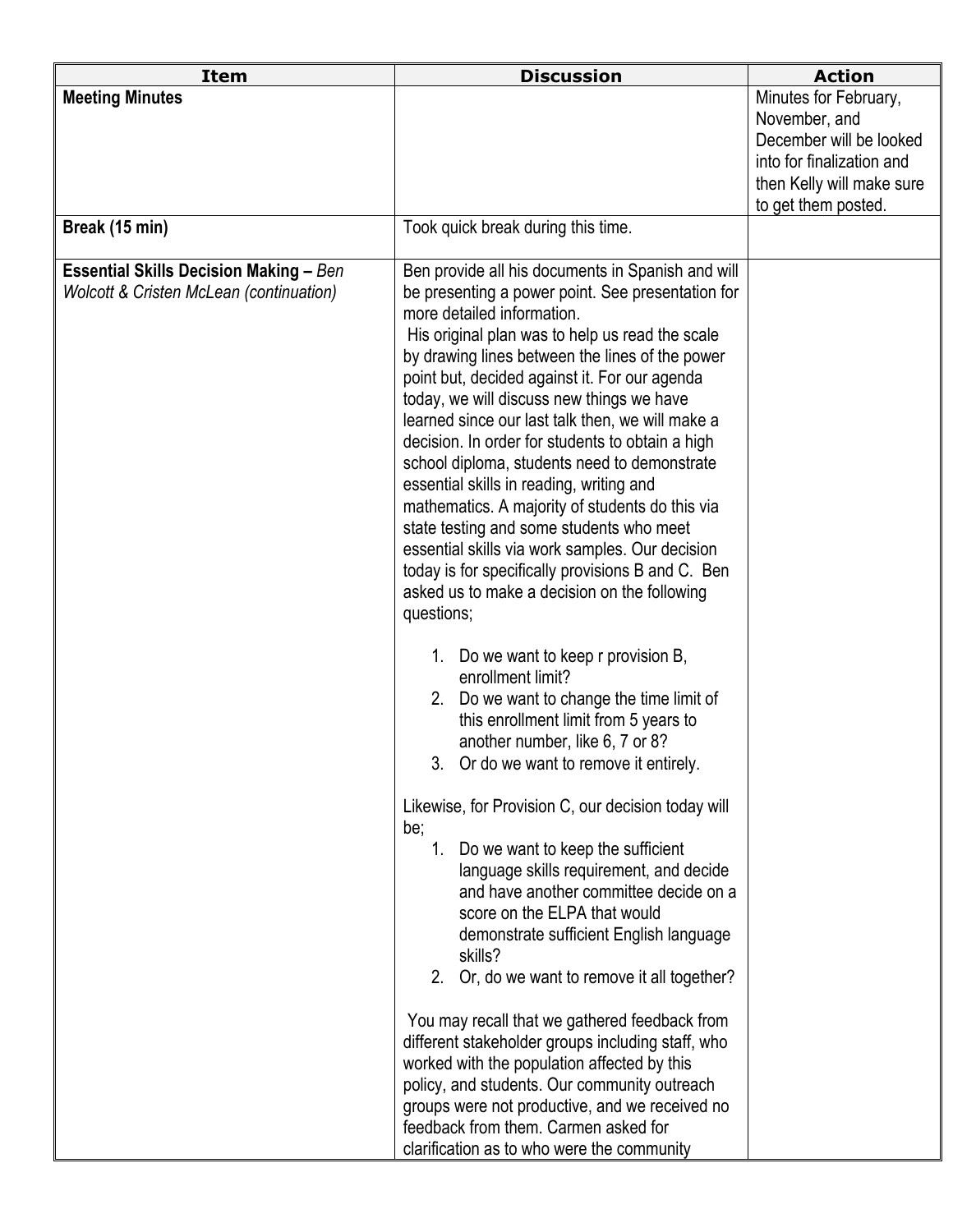| <b>Item</b> | <b>Discussion</b>                                                                                                                                                                                                                                                                                                                                                                                                                                                                                                                                                                                                                                                                                                                                                                                                                                                                                                        | <b>Action</b>                                                                                                                       |
|-------------|--------------------------------------------------------------------------------------------------------------------------------------------------------------------------------------------------------------------------------------------------------------------------------------------------------------------------------------------------------------------------------------------------------------------------------------------------------------------------------------------------------------------------------------------------------------------------------------------------------------------------------------------------------------------------------------------------------------------------------------------------------------------------------------------------------------------------------------------------------------------------------------------------------------------------|-------------------------------------------------------------------------------------------------------------------------------------|
|             | groups we reached out too. Ben referred to slide<br>on page 5 where it lists the groups. The groups<br>were ones that the EL Advisory Group ask us to<br>target as well as a few others.                                                                                                                                                                                                                                                                                                                                                                                                                                                                                                                                                                                                                                                                                                                                 |                                                                                                                                     |
|             | We have also created a survey for parents and<br>chose the seven most languages in Oregon in<br>terms of number of students. We have provided<br>the survey to districts in online format for English<br>and Spanish and pencil format for all surveys.<br>The goal for the survey was to get productive<br>parent input in language that would be readily<br>understandable to someone who is not familiar<br>with this policy. Ben referred members to the<br>survey that they received in their packets for<br>review.                                                                                                                                                                                                                                                                                                                                                                                                |                                                                                                                                     |
|             | As previously mentioned earlier, our goal today is<br>to decide on the enrollment limit. Should we<br>retain that limit, or revise it to have a different<br>number or, should we strike it all together from<br>the OAR? And likewise, the sufficient English<br>Language skills provision, should it be retained<br>as is, or also eliminated from the OAR's? Ben<br>showed the data that we got from the parent<br>survey and then we will ease into discussions<br>and then hopefully voting. On slide 13 it shows<br>the OAR currently and on the following it shows<br>how the OAR would change if we took any given<br>decision. So, on the second page on the top it<br>says, "Outcome of each decision point" and<br>under provision B, you can see what the effect of<br>the OAR would be for a retained, revised or<br>remove. Ben had the group review this and then<br>came back together and discussed it. | See PowerPoint for<br>specific details on<br>presentation.<br>At this time members<br>reviewed and discussed<br>amongst themselves. |
|             | During the group's review of the provision B,<br>Carmen and Ben had a discussion about the<br>community groups that did not provide feedback.<br>It was agreed that we would reach back out to<br>them and provide them an opportunity to provide<br>feedback and too make sure their voices are<br>heard in this process. We just wanted to let<br>everyone know. State Board's first read is March<br>21 <sup>st</sup> , 2019 so, we will make every effort to get<br>feedback before then. Frank asked if we can<br>extend the feedback to the board in order to get<br>what we are needing. Ben, said yes however, we<br>would like to get this implemented prior to the<br>next school year. Carmen stated that we will be                                                                                                                                                                                          |                                                                                                                                     |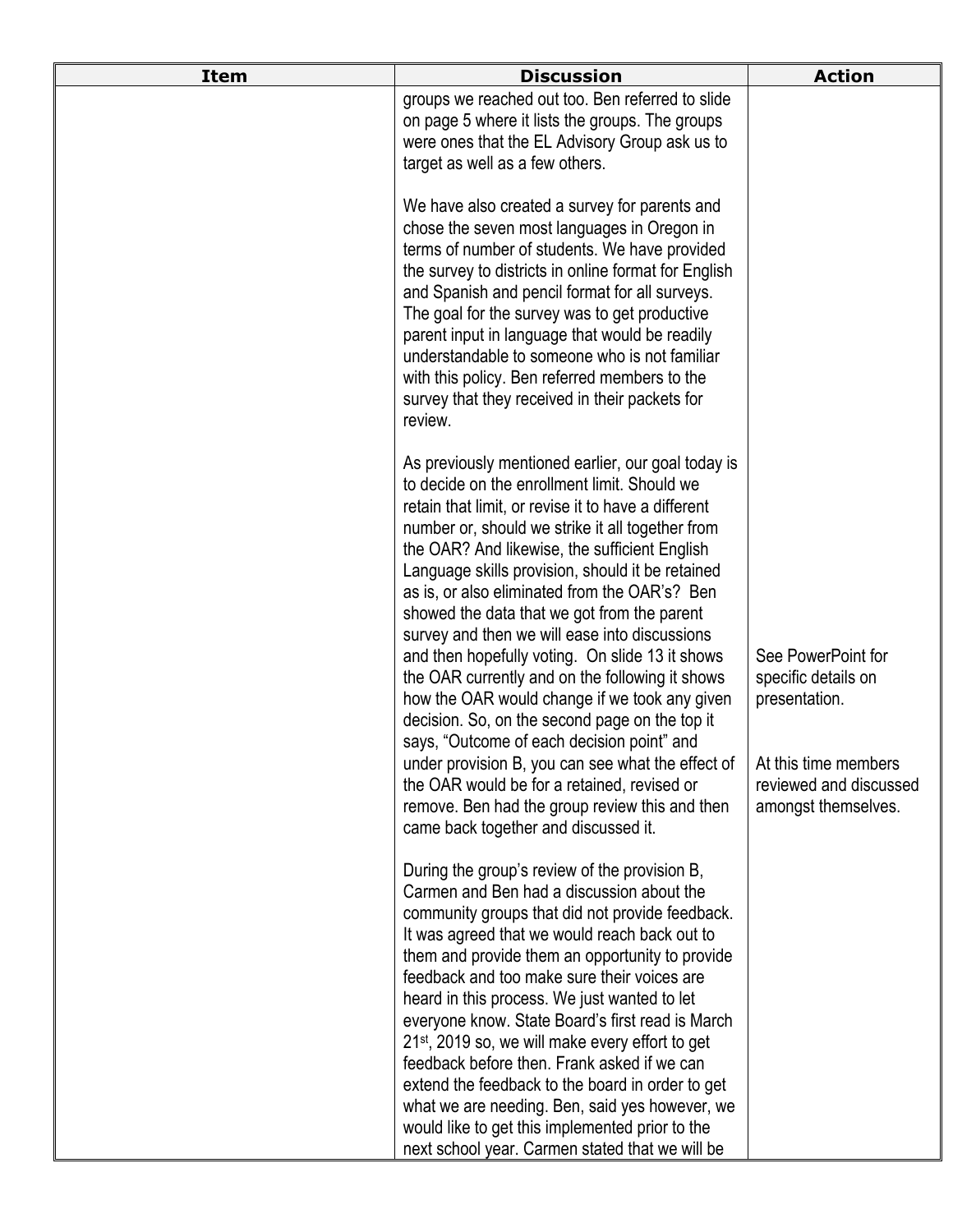| <b>Item</b> | <b>Discussion</b>                                                                                                                                                                                                                                                                                                                                                                                                                                                                                                                                                                                                                                                                                                                                                                                                                                                                                          | <b>Action</b>                                                                                      |
|-------------|------------------------------------------------------------------------------------------------------------------------------------------------------------------------------------------------------------------------------------------------------------------------------------------------------------------------------------------------------------------------------------------------------------------------------------------------------------------------------------------------------------------------------------------------------------------------------------------------------------------------------------------------------------------------------------------------------------------------------------------------------------------------------------------------------------------------------------------------------------------------------------------------------------|----------------------------------------------------------------------------------------------------|
|             | working together to set up a meeting with the<br>community groups that did not respond. We will<br>work on doing this asap as their feedback is very<br>important to what we are discussing.                                                                                                                                                                                                                                                                                                                                                                                                                                                                                                                                                                                                                                                                                                               |                                                                                                    |
|             | Ewa wants to know what guarantees that ODE<br>does not have an agenda when it comes to this.<br>Ben clarified by summarizing Zoe Larmar's<br>summary of the State Board position; ODE has<br>the freedom to make any recommendation, if<br>ODE were to make a recommendation that was<br>in opposition to the feedback of multiple<br>stakeholder groups, there best be an awfully very<br>good reason for it. His intention is that these<br>recommendations mirror the feedback of our<br>stakeholder groups that so far, are in agreement.<br>Carmen clarified that ODE does not have an<br>agenda and went over ODE's three stances. We<br>are student centered. Equity Decision tool,<br>stakeholder. We value the voices of our<br>stakeholders, students and teachers. Our agenda<br>is the greater good for our students and what is<br>the best thing for our students through an equity<br>lens. |                                                                                                    |
|             | A motion was made in favor of eliminating<br>provision B from the OAR. Group voted 11 in<br>favor of removal and no oppositions. Ben stated<br>that we will be reviewing provision C too.                                                                                                                                                                                                                                                                                                                                                                                                                                                                                                                                                                                                                                                                                                                  | Members voted on<br>removing enrollment B<br>with 11 in favor of<br>removal with no<br>opposition. |
|             | Tim Blackburn asked if perhaps a different<br>method will be used rather than a survey. Ben<br>stated that in an ideal world a better option would<br>have been face to face dialogues with parents in<br>regions around the state. The survey was not as<br>desirable but, more feasible on options we were<br>laboring under. They did try to conduct a survey<br>that was more parent friendly.                                                                                                                                                                                                                                                                                                                                                                                                                                                                                                         |                                                                                                    |
|             | Ben please read the exact OAR changes that<br>would result from a vote to either retain or<br>remove. And then will open up for discussion on<br>parent feedback means regarding these<br>provisions. There were questions regarding<br>language of origin and Ben addressed them<br>during the meeting. Members read the OAR and<br>a motion was made regarding provision C by<br>Ewa and Janice to remove. 11 members were in<br>favor and zero against. There is a strong majority<br>of removing provision C. There is a strong                                                                                                                                                                                                                                                                                                                                                                        | Ewa motioned to remove<br>provision C in the OAR<br>and It was seconded by<br>Ewa.                 |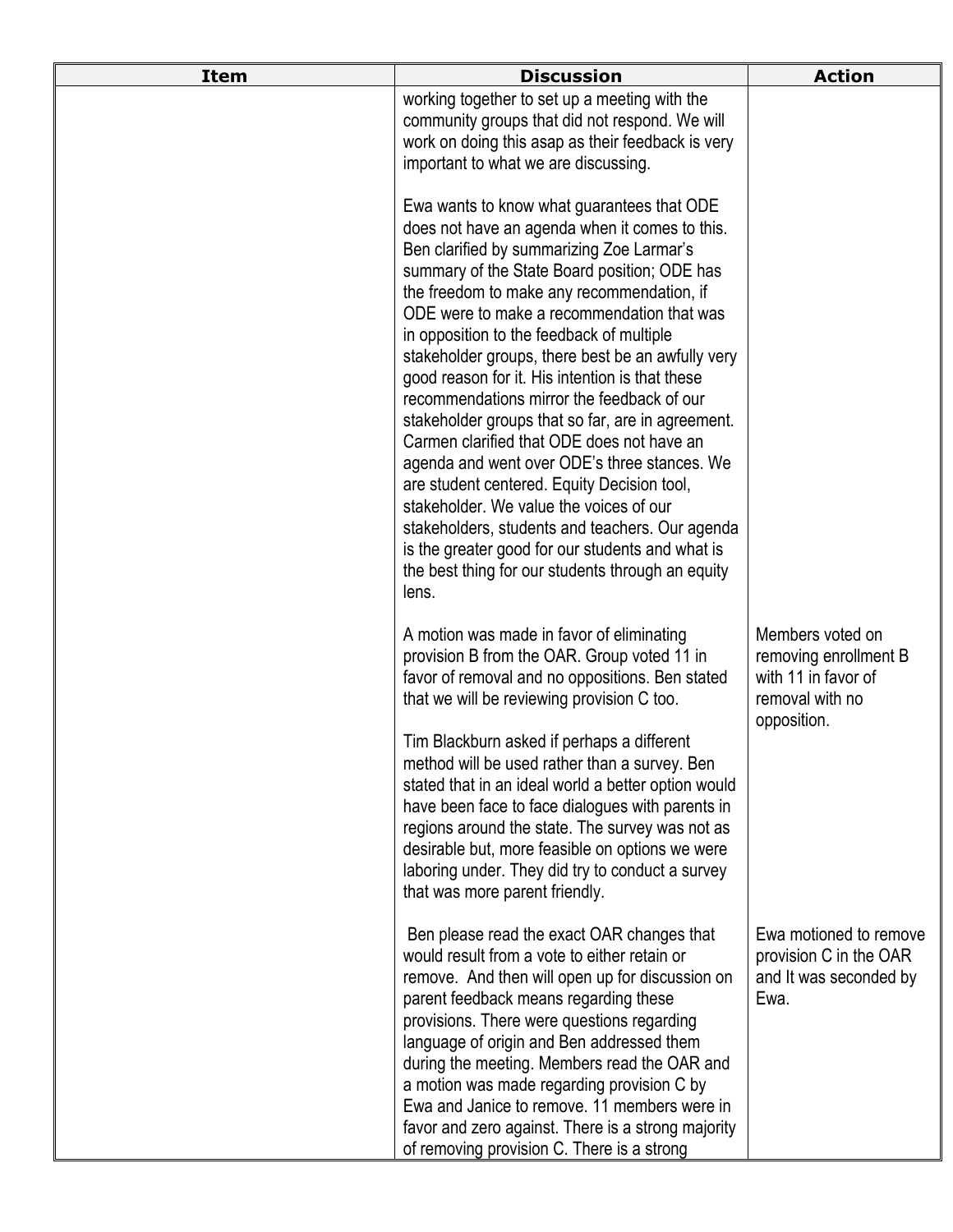| <b>Item</b>                                                                | <b>Discussion</b>                                                                                                                                                                                                                                                                                                                                                                                                                                                                                                                                                                                                                                                                                                                                                                                                                                                                                                                                                                                                                                                                                                                                                                                                                                                                                                                                                                                                                                                                                                                                                                                                                                                                                           | <b>Action</b> |
|----------------------------------------------------------------------------|-------------------------------------------------------------------------------------------------------------------------------------------------------------------------------------------------------------------------------------------------------------------------------------------------------------------------------------------------------------------------------------------------------------------------------------------------------------------------------------------------------------------------------------------------------------------------------------------------------------------------------------------------------------------------------------------------------------------------------------------------------------------------------------------------------------------------------------------------------------------------------------------------------------------------------------------------------------------------------------------------------------------------------------------------------------------------------------------------------------------------------------------------------------------------------------------------------------------------------------------------------------------------------------------------------------------------------------------------------------------------------------------------------------------------------------------------------------------------------------------------------------------------------------------------------------------------------------------------------------------------------------------------------------------------------------------------------------|---------------|
|                                                                            | majority in the panel to remove both provision B<br>& C.<br>We want to make sure that we get all stake<br>holder input. Ben is going to try to get the stake<br>holder feedback as soon as possible before the<br>2019-2020 school year. Preference is what we<br>would like used instead of language of origin.<br>Ben thanked everyone for their discussion and<br>for returning and engaging with this topic. He is<br>available for any further questions. Please feel<br>free to reach out. It is our intendent to hear as<br>many voices as possible before we make a<br>recommendation to the state board.                                                                                                                                                                                                                                                                                                                                                                                                                                                                                                                                                                                                                                                                                                                                                                                                                                                                                                                                                                                                                                                                                           |               |
| <b>Working lunch - Funding Formula - Kelly</b><br>3:26 Kalkofen & Josh Rew | Kelly & Mirela talked about the new cohort<br>coming up and needing to make changes. We<br>want to get your input and any feedback. As this<br>first cohort starting to wrap up come to an end,<br>we need to start making some decisions about<br>the next cohort. One of the decisions we will be<br>making is, do we want to employ a funding<br>formula? Do we want to take into consideration<br>the size in this next cohort year? With this current<br>cohort of 40 districts, the transformation districts<br>received 180,000 each year no matter how many<br>EL's they had. They got this for four years. We<br>have made adjustments for a couple of districts<br>that were exceptional. We didn't take into<br>consideration their size for this cohort. Do we<br>want to take into consideration for this next<br>cohort that we identify possibly in one year?<br>Target districts same thing for them, except they<br>got 90,000 regardless of their El population. Kelly<br>went over her slide with the group. See slides 3-4<br>for more detailed information. For the new cohort<br>do we need to apply some kind of funding<br>formula and what does that look like? What kind<br>of factors do we need to take into consideration?<br>In order for districts to get money, under what<br>criteria do they get it? How do we allocate this<br>money? What else should we be considering<br>when allocating money? This is what we'd like to<br>discuss today.<br>It was asked that given the lack of data would<br>we have done the same.<br>Ewa feels that we need more data before we<br>move on to the next step because this does<br>impact kids. Andrea knowing that we don't have |               |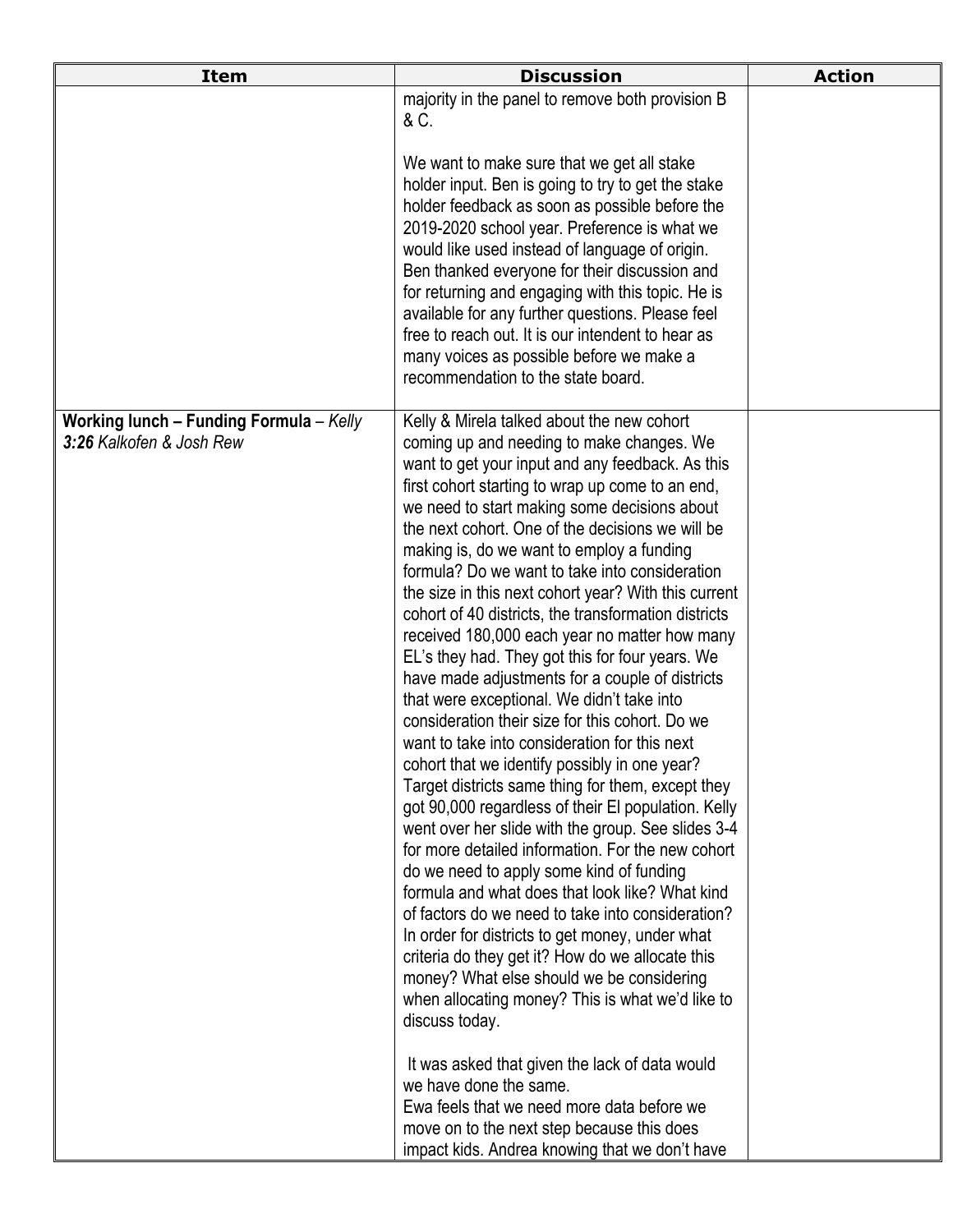| <b>Item</b> | <b>Discussion</b>                                                                                   | <b>Action</b> |
|-------------|-----------------------------------------------------------------------------------------------------|---------------|
|             | the data and knowing the amount of funding                                                          |               |
|             | needing to support students.                                                                        |               |
|             |                                                                                                     |               |
|             | Ewa mentioned that there was two committees                                                         |               |
|             | one was budget and one was programed. She                                                           |               |
|             | thinks it would be useful if ODE came up with                                                       |               |
|             | some formula options. Kelly agrees that there                                                       |               |
|             | needs to be more. This is more of a                                                                 |               |
|             | brainstorming session. Maria is noticing that at a                                                  |               |
|             | state level, all the districts would have to be on                                                  |               |
|             | the same page with the EL program. What are                                                         |               |
|             | the results at the state level? Before there was                                                    |               |
|             | money left money over it and was used for the                                                       |               |
|             | school district and, not the program or students. I                                                 |               |
|             | want to make sure that they funds are being used                                                    |               |
|             | for what they are intended for. Kelly, we do have<br>state level data from SB1564 however, our most |               |
|             | recent is our 2016-17 data. The districts                                                           |               |
|             | themselves and with the individual goals they                                                       |               |
|             | have set they have real time data where they can                                                    |               |
|             | see if these funds are being used correctly or                                                      |               |
|             | appropriately or effectively. This is where the                                                     |               |
|             | external evaluation comes in. We will have that                                                     |               |
|             | data but, we don't have it today. What we have at                                                   |               |
|             | the state level is the El legislative report data.                                                  |               |
|             | Once again, we can't use this to enforce any of                                                     |               |
|             | the decisions we are talking about here. Carmen                                                     |               |
|             | understands the historical narrative that has                                                       |               |
|             | brought us to this point. She is hearing from                                                       |               |
|             | members that we cannot go forward without                                                           |               |
|             | certain data. What we can do as a staff what had                                                    |               |
|             | been some of the success and the challenges.                                                        |               |
|             | What does that look like and what are you                                                           |               |
|             | wanting to achieve. Hopefully this will give us                                                     |               |
|             | more funding give additional assistance to the                                                      |               |
|             | children. Carla asked what have you learned                                                         |               |
|             | from this and what would you want for the future?                                                   |               |
|             | Maria in regard to the funds if there was money                                                     |               |
|             | left over would those funds be rolled over or,                                                      |               |
|             | would they be lost and given back. That is<br>something that needs to be clarified that districts   |               |
|             | know what they are able to spend. Kelly went                                                        |               |
|             | over how it worked and answered Maria's                                                             |               |
|             | questions. Each district fills out a needs                                                          |               |
|             | assessment and requested a certain amount of                                                        |               |
|             | money according to their needs. So, when we                                                         |               |
|             | say target districts had 90,000 they had up to                                                      |               |
|             | 90,000. If, they only needed 80,000 and                                                             |               |
|             | requested that then that is what they got.                                                          |               |
|             | Because the funds were so flexible what                                                             |               |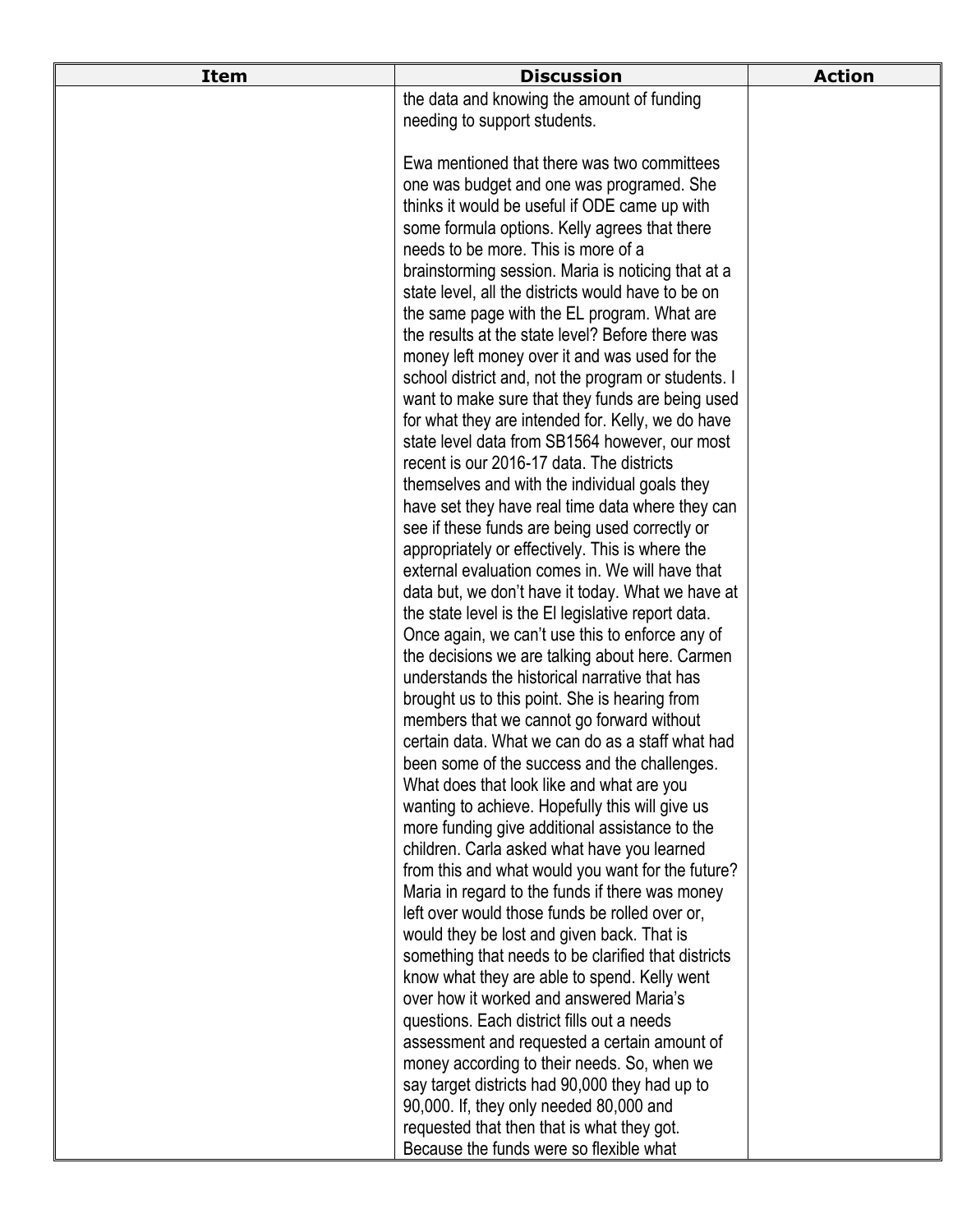| <b>Item</b>                                              | <b>Discussion</b>                                                                                                                                                                                                                                                                                                                                                                                                                                                                                                                                                                                                                                                                                                                                                                                                                                                                                                                                                                                                                                                                                                                                                                                                                                                                                                                                                                                                                                                                                                                                                                                                                                                                                                                                                                                                                                   | <b>Action</b>                                           |
|----------------------------------------------------------|-----------------------------------------------------------------------------------------------------------------------------------------------------------------------------------------------------------------------------------------------------------------------------------------------------------------------------------------------------------------------------------------------------------------------------------------------------------------------------------------------------------------------------------------------------------------------------------------------------------------------------------------------------------------------------------------------------------------------------------------------------------------------------------------------------------------------------------------------------------------------------------------------------------------------------------------------------------------------------------------------------------------------------------------------------------------------------------------------------------------------------------------------------------------------------------------------------------------------------------------------------------------------------------------------------------------------------------------------------------------------------------------------------------------------------------------------------------------------------------------------------------------------------------------------------------------------------------------------------------------------------------------------------------------------------------------------------------------------------------------------------------------------------------------------------------------------------------------------------|---------------------------------------------------------|
|                                                          | procurement had allowed is for the funds to roll<br>over to the next school year but once the four<br>years is up they would have to give whatever<br>was left over back if they have not spent all of<br>their money.                                                                                                                                                                                                                                                                                                                                                                                                                                                                                                                                                                                                                                                                                                                                                                                                                                                                                                                                                                                                                                                                                                                                                                                                                                                                                                                                                                                                                                                                                                                                                                                                                              |                                                         |
|                                                          | Frank feels that there is some inequities in the<br>funding and that Scappoose and Reynolds have<br>been given major different amounts per student.                                                                                                                                                                                                                                                                                                                                                                                                                                                                                                                                                                                                                                                                                                                                                                                                                                                                                                                                                                                                                                                                                                                                                                                                                                                                                                                                                                                                                                                                                                                                                                                                                                                                                                 |                                                         |
| Possible Indicators for New HB 3499 Cohort<br>– Josh Rew | Josh Rew went over where we started from. This<br>is an aspect of 3499 that will come up at the next<br>cohort. That is how we identify these school<br>districts. Several years ago, when the process<br>started there was two groups. One group was<br>about outcomes, how we identify school districts.<br>At that time, it was discussed was what was<br>important and what should be used. So before in<br>2015-2016 we came up with these indicators and<br>now in 2018-2019 things have changed. At this<br>time Josh went over his presentation. See<br>handout for more detailed information.<br>He went over the indicators used and showed<br>where we came from and where we are at now.<br>Things have changed a lot. No child left behind<br>occurred in 2001 and it was a federal<br>accountability. Under that, there were three<br>indicators involved; Achievement, participation<br>and graduation. If you were a school that had an<br>* by it and didn't have enough students, we used<br>attendance as an indicator. Years later we were<br>allowed ESA flexibility. This gave us the ability to<br>do similar stuff as No child left behind. But we<br>were able to add another indicator to this and It<br>was growth. After high school flexibility came<br>along, HB 3499 and there was no federal barriers<br>or ties. At this time were given the green light to<br>come up with what is the best set of indicators to<br>identify districts in Oregon. We came up with<br>four; ELPA Growth, Math Grown, Graduation and<br>Post-Secondary enrollment. These four are<br>different from what we did with the ESA flexibility<br>Weaver and No Child Left Behind. Each of these<br>previous systems informed the next. We look at<br>what worked and what did not. We made<br>changes where we were allowed to. ESSA was | Handouts were passed<br>around for his<br>presentation. |
|                                                          | passed in December 2016 and once we got<br>going with HB3499 the Federal Government                                                                                                                                                                                                                                                                                                                                                                                                                                                                                                                                                                                                                                                                                                                                                                                                                                                                                                                                                                                                                                                                                                                                                                                                                                                                                                                                                                                                                                                                                                                                                                                                                                                                                                                                                                 |                                                         |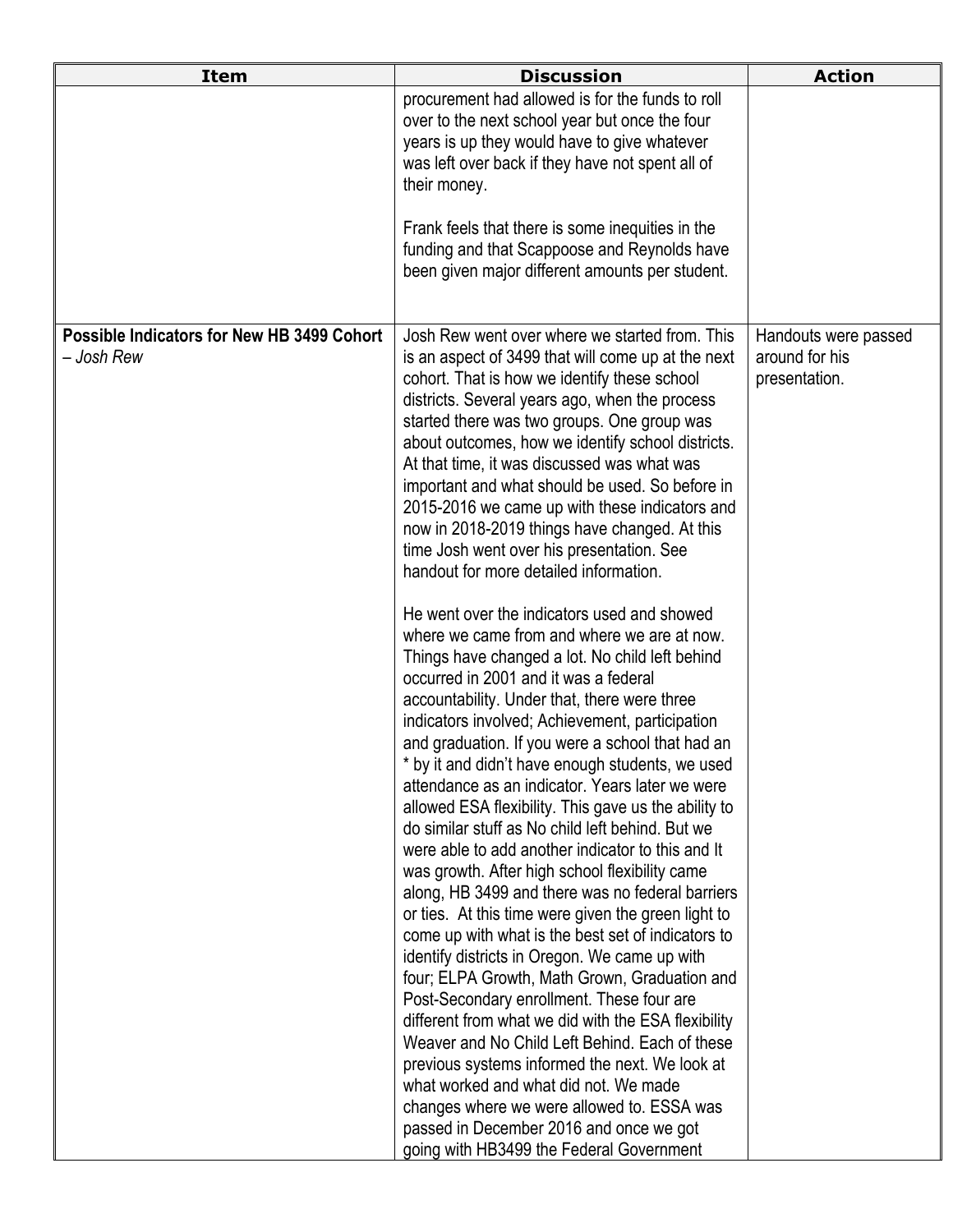| <b>Item</b> | <b>Discussion</b>                                                                                  | <b>Action</b> |
|-------------|----------------------------------------------------------------------------------------------------|---------------|
|             | changed everything. If you look at the indicators                                                  |               |
|             | for ESSA it is very different from all its                                                         |               |
|             | predecessors too. ESSA is about school and                                                         |               |
|             | federal accountability. If you look at his handouts                                                |               |
|             | there are two arrows 1. HB3499 2.0 What we                                                         |               |
|             | plan to do next 3499 and ESSA 2.0, what do we                                                      |               |
|             | plan to do with the next generation? This takes                                                    |               |
|             | years to prepare. What are we going to do to                                                       |               |
|             | identify districts for Hb3499 2.0? See handout for                                                 |               |
|             | further details. Josh went over HB3499 indicators                                                  |               |
|             | and talked about its strengths and weaknesses.<br>There was talk about what to do when a district  |               |
|             | meets their ADA goals and not get re-identified?                                                   |               |
|             | Josh indicated that we need to have business                                                       |               |
|             | goals and set them. We have a choice, we get to                                                    |               |
|             | choose what works best for Oregon. We don't                                                        |               |
|             | have to follow what the federal government was                                                     |               |
|             | us too follow. We have flexibility and we need to                                                  |               |
|             | think about that. What is our theory of action? We                                                 |               |
|             | as a department need to revisit that and                                                           |               |
|             | remember what our theory of action was. As a                                                       |               |
|             | group we need to come together and decide if                                                       |               |
|             | that is the course we want to stay or adapt it,                                                    |               |
|             | enhance it in order to determine what indicators                                                   |               |
|             | we want etc. etc.                                                                                  |               |
|             | We need to create our theory of action or, go                                                      |               |
|             | back and use the one we originally had or,                                                         |               |
|             | enhance it and pick what works best for us. This                                                   |               |
|             | is what we need to decide.                                                                         |               |
|             | Josh was thanked for his presentation. It was                                                      |               |
|             | very helpful. Parasa stated that we are in a                                                       |               |
|             | unique time where we take lessons learned from                                                     |               |
|             | this first cohort of 3499 plus ESSA and all the                                                    |               |
|             | different school improvement work that is                                                          |               |
|             | happening and really build on that. It was asked                                                   |               |
|             | that if we can take the data that is currently there                                               |               |
|             | on how group of English learners are doing                                                         |               |
|             | overtime to inform some of the work we here and                                                    |               |
|             | turn it into some of the progress monitoring we                                                    |               |
|             | are doing for 3499. Feels that that information                                                    |               |
|             | could be really informative to some of this work.<br>We may want to do our own vetting process for |               |
|             | the indicators. Josh indicated that he thought that                                                |               |
|             | this suggestion was a great idea. Mirela followed                                                  |               |
|             | up and asked if she was thinking of any long-                                                      |               |
|             | term outcomes from these students based on the                                                     |               |
|             | work that has been done thru HB3499 or in                                                          |               |
|             | general? Parasa indicated both. She'd love to                                                      |               |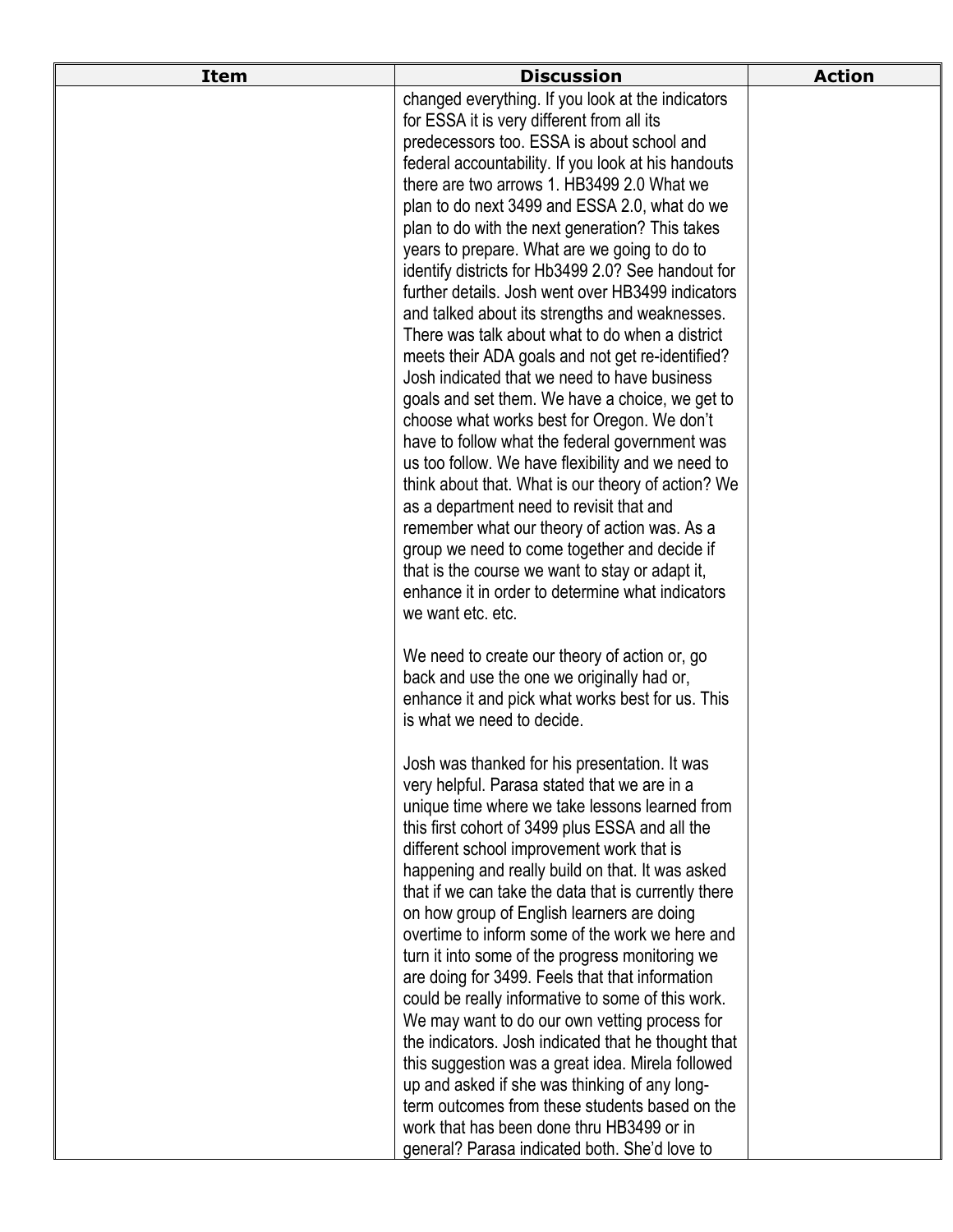| <b>Item</b> | <b>Discussion</b>                                                                                  | <b>Action</b> |
|-------------|----------------------------------------------------------------------------------------------------|---------------|
|             | see as folks exit and transition from the 3499                                                     |               |
|             | work, how are they continuing to sustain that                                                      |               |
|             | work? That is where a longitude data system                                                        |               |
|             | would be helpful in informing some of that. In the                                                 |               |
|             | context of this broader committee since we are                                                     |               |
|             | looking at the El Strategic Plan how we might use<br>some of that longer-term information to get a |               |
|             | sense of how we are moving along as a state.                                                       |               |
|             | What are some specific areas we may need to                                                        |               |
|             | focus on a little more, and how that might impact                                                  |               |
|             | some of the guidance and technical assistance                                                      |               |
|             | the state does across different regions. She                                                       |               |
|             | understands this is a combination of what we                                                       |               |
|             | know now and tailoring that for the local level.                                                   |               |
|             | More questions were asked of Josh for                                                              |               |
|             | clarification and he answered them.                                                                |               |
|             | Andrea was there any talk about the emotional                                                      |               |
|             | component do the students feel safe? Social and                                                    |               |
|             | emotional learning is being paired with this work.                                                 |               |
|             | Members discussed this. Maria given the                                                            |               |
|             | example of her daughter emotionally. Her                                                           |               |
|             | daughter did not need to be in the program but,                                                    |               |
|             | she felt comfortable staying that the group<br>because of her friends and the curriculum was       |               |
|             | easy. She did not need it but, it was the fear of                                                  |               |
|             | going to more advanced classes. Who is there                                                       |               |
|             | emotionally when they need to advance past                                                         |               |
|             | that? She feels that many students are similar.                                                    |               |
|             | Who is there to support and make the student                                                       |               |
|             | strong emotionally? What would be the support?                                                     |               |
|             | Josh thinks we should always keep this on the                                                      |               |
|             | table.                                                                                             |               |
|             | Parasa asked what is the timeline for hb3499 2.0                                                   |               |
|             | if we do want to make the next cohort? So, we                                                      |               |
|             | can figure out and organize our time as an                                                         |               |
|             | advisory group. Josh responded that any<br>changes to indicators will be driving by any            |               |
|             | changes we make to ESSA. We are already                                                            |               |
|             | thinking about in three years when we identify the                                                 |               |
|             | next cohort. For this group, we need to look at                                                    |               |
|             | the timeline and see what needs to be done and                                                     |               |
|             | when. By summer of 2020 we need to decide                                                          |               |
|             | when the system needs to be operational so that                                                    |               |
|             | information can come out and districts can be                                                      |               |
|             | aware they've been selected. He stated that                                                        |               |
|             | Parasa is right, we need to have a game plan                                                       |               |
|             | with goals, and expectations that will define                                                      |               |